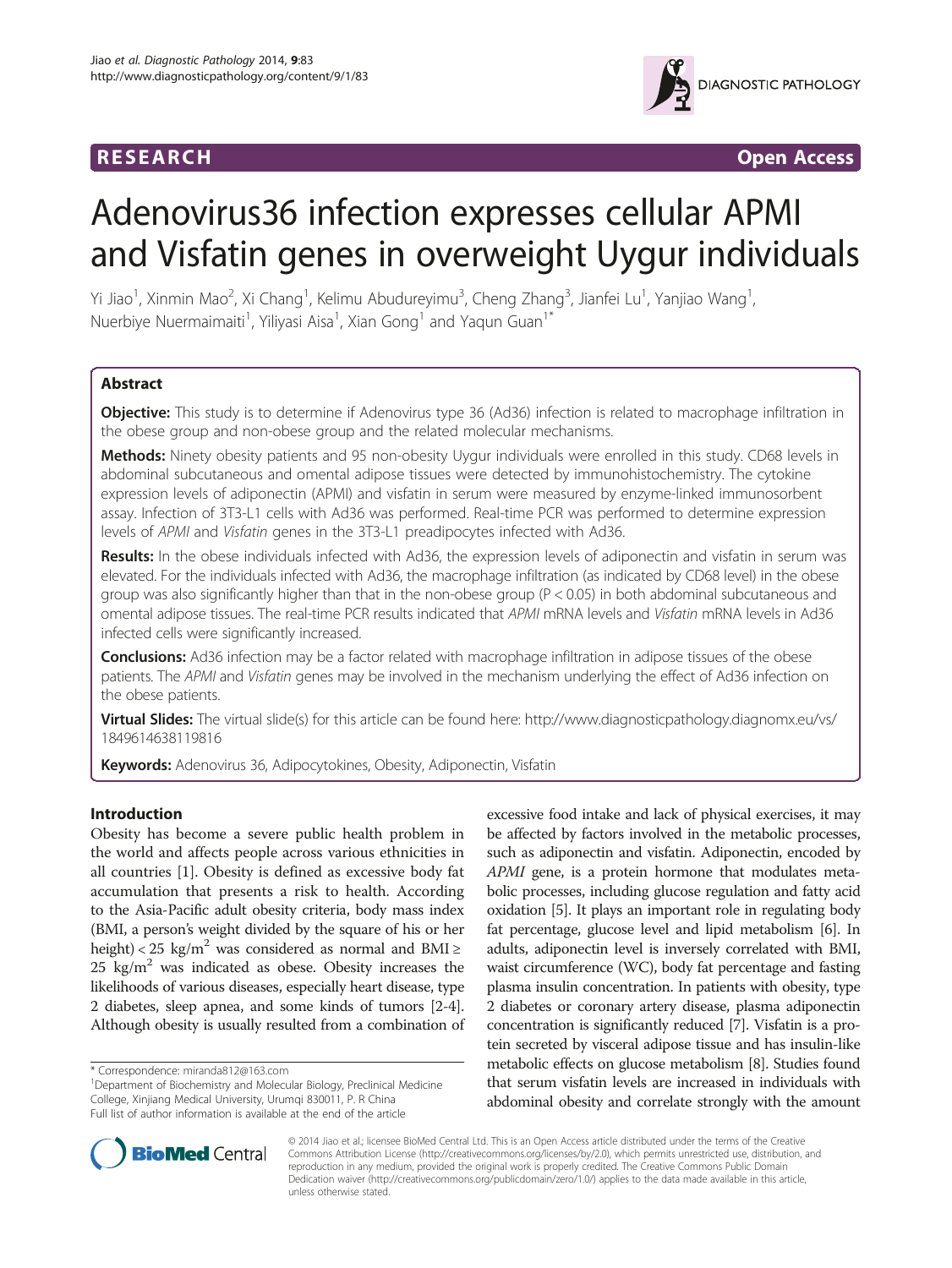of visceral adipose tissue in humans [[9,10\]](#page-5-0). The observed increase of visfatin in obesity may be a counterregulation preventing further glucose increase.

In addition, some infectious factors may be related to obesity [\[11,12\]](#page-5-0). It is reported that Adenovirus type 36 (Ad36) infection is associated with obesity. For example, Pasarica et al. [[13](#page-5-0)] found that Ad-36 induced lipid accumulation in primary human adipose-derived stem/stromal cells (hASC). By using serum neutralization assay, Atkinson et al. [[14\]](#page-5-0) found that 30% of obese and 11% of non-obese humans have neutralizing antibodies to Ad36. These results indicate that Ad-36 plays a role in the etiology of human obesity. However, the underlying cellular and molecular mechanism of Ad36 in human obesity is still unclear. One of the Ad36 viral genes, *E4orf1*, is thought to be involved in the mechanism underlying virus-induced obesity by increasing adipocyte differentiation factors [\[15](#page-5-0)]. However, whether other factors regulating body fat such as adiponectin and visfatin are also involved in Ad36-induced obesity is unknown and needs further investigation.

We found that a big portion of the long-term obese Uighur residents in Xinjiang region, China were naturally infected with Adenovirus type 36 (Ad36). In this study, we aimed to determine if Ad36 infection was related to obesity in Uighur residents in Xinjiang region and the underlying mechanisms. Obese individuals and non-obese controls who were long-term Uighur residents in Xinjiang region, China were enrolled. Biochemical indices were compared between obese and non-obese individuals (with or without Ad-36 infection). The macrophage infiltration (as indicated by CD68 level) in abdominal subcutaneous and omental adipose tissues was analyzed. The level of adiponectin and visfatin in the serum and the mRNA expression of adiponectin and visfatin in 3T3-L1 preadipocytes infected with Ad36 were also investigated.

# Materials and methods

### **Patients**

Ninety obesity patients and 95 non-obesity Uygur individuals were enrolled in this study. According to the Asia-Pacific adult obesity criteria, body mass index (BMI) < 25 kg/m<sup>2</sup> was considered as normal and BMI ≥ 25 kg/ $m<sup>2</sup>$  was indicated as obese. The age range of the individuals was 30-70 years old. All individuals enrolled in this study were long-term Uighur residents in Xinjiang region, China. There were no blood relationships among them. Individuals with the following characteristics were excluded: (i) artery or peripheral vascular disease; (ii) thyroid dysfunction; (iii) acute inflammatory and trauma and other emergency situation, and (iv) malignancies and a history of alcohol or drugs. All studies were conducted under the hospital ethics committee approval and informed consent from every individual was obtained. The study was approved by the ethics review board of Xinjiang Uygur Autonomous Regional People's Hospital.

#### Specimen collection

To determine microphage infiltration in adipose tissue, biopsy of abdominal subcutaneous and omental adipose tissues was performed. Briefly, abdominal subcutaneous and omental adipose tissues were obtained by surgical biopsy from the periumbilical area, under local anesthesia (1% xylocaine). First, the skin was cleaned and covered with special surgical drapes. An incision of  $< 0.5$  cm was made with a plain scalpel to access the subcutaneous and omental adipose tissues. About 500 mg adipose tissues was then removed, washed in sterile saline solution, placed immediately in liquid nitrogen, and stored at -80°C until analysis. The skin incision was then closed with absorbable suture material.

Venous blood (5 mL) was also collected from cubital vein. The serum isolated from venous blood was used for detection of biochemical indices.

### Analysis of biochemical indices

Cholesterol oxidase test with sensitivity of 0.08 mmol/L was performed to test the total cholesterol (TC). Polyethylene sulfate test with sensitivity of 0.078 mmol/L was performed to test low density lipoprotein cholesterol (LDL-C) levels. Enzymatic assay test was performed to determine the triglyceride (TG) (Sensitivity: 0.05 mmol/L) and high density lipoprotein cholesterol (HDL-C) (Sensitivity: 0.01 mmol/L). Glucose oxidase-peroxidase-coupled method with sensitivity of 0.11 mmol/L was used to measure the fasting blood glucose (FBG) levels.

### Enzyme-linked immunosorbent assay (ELISA)

The human serum cytokine concentrations of adiponectin and visfatin were measured by ELISA kit purchased from Beijing Aidi Bo biological products company (Beijing, China). The optical density of each well was determined by a microplate reader at a wave length of 450 nm. Standard curve was generated to calculate the concentration of each sample.

#### Immunohistochemical staining

Adipose tissue was dehydrated and embedded to make paraffin section. Primary antibodies against CD68 (1:50) was used. Hematoxylin staining was performed. Five views were randomly selected under light microscope from each slice. Image-pro plus 6.0 software analysis was used to process the results. The total OD values indicating CD68 expression levels were calculated.

#### Ad36 infection

The 3T3-L1 preadipocytes were infected with adenoviruses for 1 h with a titer of 3.8 MOI or 7.6 MOI or mock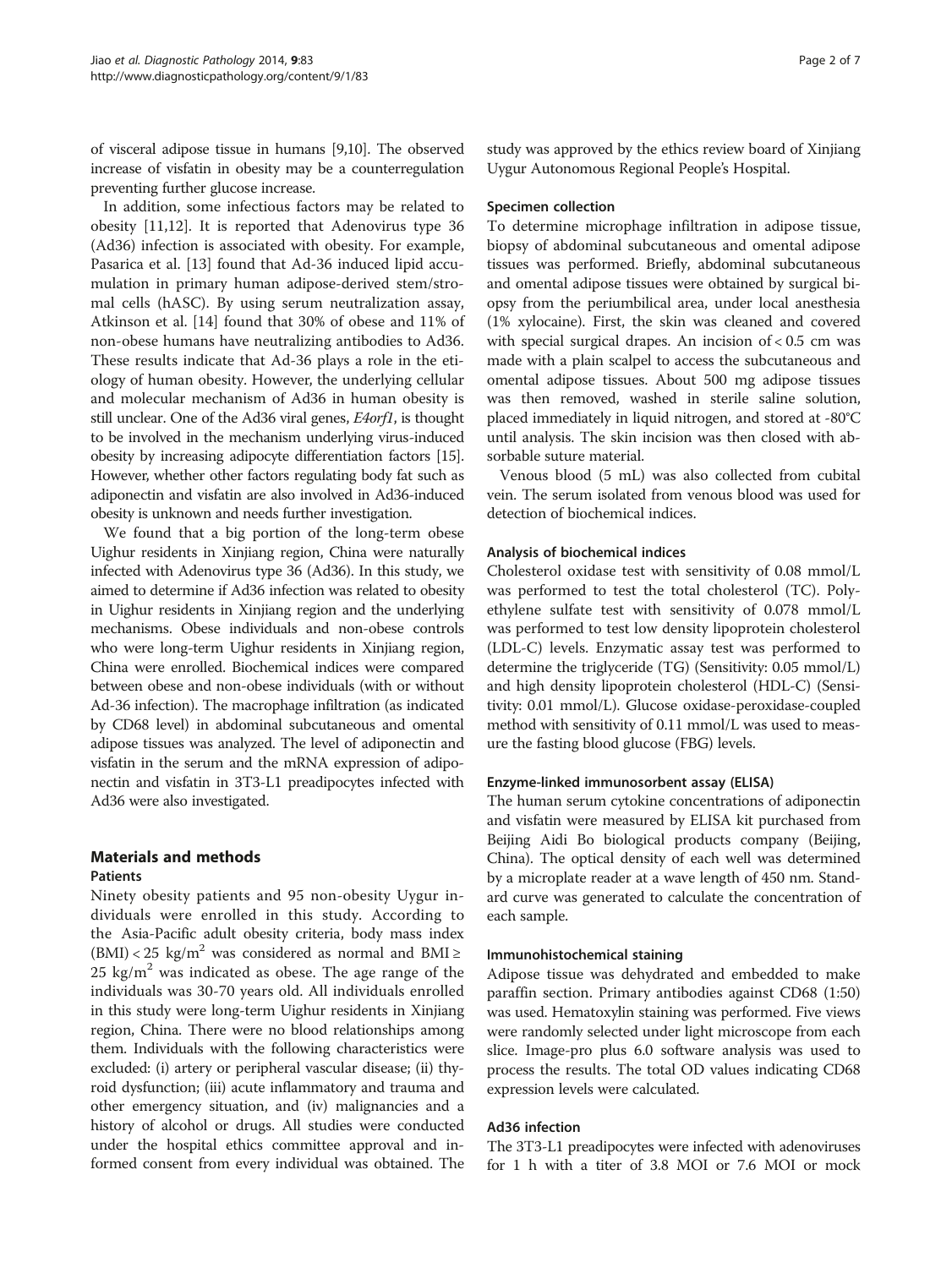infected with medium as a control. Each infection was performed in triplicates. After infection, the cells were cultured in complete DMEM containing 10% fetal bovine serum and 1% penicillin-streptomycin (Sigma-Aldrich, USA) in an incubator with the condition of 37°C and 5% CO2. The complete medium was changed every two days. At day 1, 3, 5, and 7 days after infection the viruses were collected, respectively, for further analyses.

### Quantitative reverse transcription-PCR (RT-PCR)

The total RNA was isolated from Ad36 infected preadipocytes using Trizol (Invitrogen Corporation, USA). The RT-PCR experiments were repeated at least 3 times. RNA (1 μg) was reverse-transcribed into cDNA using Oligo (dT) 15 in a reverse transcription II system (Promega, Madison, WI, USA), according to the manufacturer's instructions. Expression of mRNAs was quantified by quantitative PCR using an ABI Prism Sequence Detection System (Applied Biosystems). Primers for *β-actin, APMI, Visfatin* and *E4orf1* genes were given in Table 1. Template-negative and RTnegative conditions were used as controls. Gene amplification was monitored using the ABI 7500 software. The corresponding amplification plots were used to determine the threshold cycle value. And the threshold cycle value was defined as the number of PCR cycles taken for fluorescent intensity to reach a fixed threshold for each signal. The relative amounts of APMI, Visfatin and E4orf1 mRNA were normalized to the amount of  $\beta$ -actin mRNA in the same sample.

# Statistical analyses

The experimental data were given as mean ± standard error (SEM). Statistical software (SPSS15.0, Chicago, IL, USA) was used for independent sample  $t$  test, followed by one-way variance analysis. Levels of mRNA transcripts were analyzed with *t*-test by SPSS15.0 statistical software. P < 0.05 indicated a significant difference.

### Table 1 Primers used in this study

| Gene name   | <b>Primers</b>  | <b>Primer sequences</b>      |
|-------------|-----------------|------------------------------|
| β-actin     | Forward         | 5'-CCACCATGTACCCAGGCATT-3'   |
|             | <b>Backward</b> | 5'-AGGGTGTAAAACGCAGCTCA-3'   |
| <b>APMI</b> | Forward         | 5'-GGGGACCACAATGGACTCTA-3'   |
|             | <b>Backward</b> | 5'-GGTGTATGGGCTATGGGTAGTT-3' |
| Visfatin    | Forward         | 5'-CGCACTACCTGGCTCAAGA-3'    |
|             | <b>Backward</b> | 5'-CCTTTGTGAAGAGGAGGAGACT-3' |
| F4orf1      | Forward         | 5'-GCATACTAACCCAGTCCGATG-3'  |
|             | <b>Backward</b> | 5'-AATCACTCTCTCCAGCAGCAGG-3' |

Note: APMI, adiponectin.

# Results

# Clinical characteristics, biochemical indices, and changes in cytokine expression levels in the obese and non-obese group

To investigate the differences in the obese and nonobese groups, the data of body mass index (BMI), waist circumference (WC), hip circumference (HC), diastolic blood pressure (DBP), systolic blood pressure (SBP), FBG, TC, TG, HDL-C, LDL-C, adiponectin, and visfatin between the two groups were compared (Table [2](#page-3-0)). Compared with non-obese group, obese group had significantly higher levels of BMI, WC, HC, DBP, TC, TG and visfatin (P < 0.05). However, the serum levels of adiponectin in the obese group were significantly lower than the levels in the nonobese group ( $P < 0.05$ ).

In non-obese group ( $n = 95$ ), there were 57 individuals without Ad36 infection and 38 individuals with Ad36 infection. In obese group  $(n = 90)$ , there were 37 patients without Ad36 infection and 53 patients with Ad36 infection. The difference in biochemical indices and in cytokine expression levels between obese patients with and without Ad36 was further analyzed. As shown in Table [2](#page-3-0), in non-obese group, serum visfatin level in non-obese subgroup with Ad36-infection was significantly higher than that in non-obese subgroup without Ad36-infection  $(P < 0.05)$ . In the obese group, the serum levels of TG, adiponectin and visfatin were significantly different between the obese individuals infected with Ad36 or not (P < 0.05). The TG levels in Ad36-infected obese subgroup were significantly decreased, while serum levels of adiponectin and visfatin in Ad36-infected obese subgroup were significantly increased. These results indicate that Ad36 infection induces elevated levels of adiponectin and visfatin and improved TG level in the obese individuals.

# The comparison of macrophage infiltration between the obese and non-obese group

In the subcutaneous adipose tissues of the obese and non-obese group, macrophage infiltration levels as indicated by the CD68 OD values (Table [3\)](#page-3-0) in the obese group  $(14294.53 \pm 2235.86)$  were higher than those in the nonobese group  $(10867.55 \pm 2239.87)$ . The difference was statistically significant ( $P < 0.05$ ). For the individuals infected with Ad36, the macrophage infiltration in the obese group  $(14730.16 \pm 2227.39)$  was also significantly higher than those  $(12258.06 \pm 1025.58)$  in the non-obese group  $(P < 0.05)$ .

In the omental adipose tissues (Table [3,](#page-3-0) Figure [1\)](#page-4-0) of the obese and non-obese group, the levels of macrophage infiltration in the obese group were significantly higher than those in the non-obese group, but the difference was not statistically significant ( $P > 0.05$ ). For the individuals infected with Ad36, the macrophage infiltration levels in the obese group were significantly higher than those in the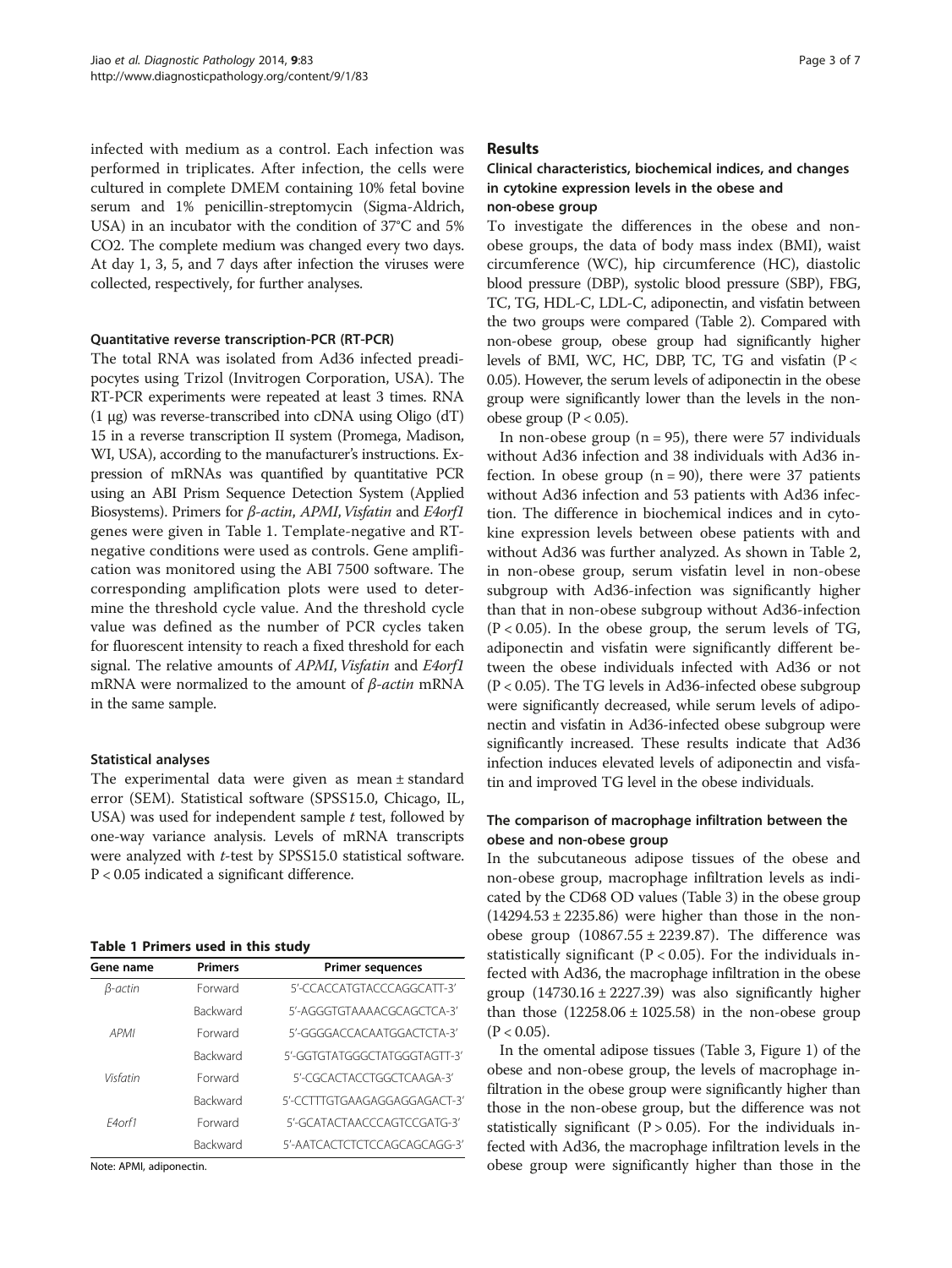<span id="page-3-0"></span>Table 2 Clinical characteristics and biochemical indices in the obese and non-obese groups (mean ± SEM)

| <b>Parameters</b>       | Non-obese group & | Obese group <sup>#</sup> | Non-obese group   |                     | Obese group       |                     |
|-------------------------|-------------------|--------------------------|-------------------|---------------------|-------------------|---------------------|
|                         |                   |                          | Ad36 (-) subgroup | $Ad36 (+)$ subgroup | Ad36 (-) subgroup | $Ad36 (+)$ subgroup |
| Case number             | 95                | 90                       | 57                | 38                  | 37                | 53                  |
| Age                     | $50 \pm 10$       | $53 \pm 8$               | $50 \pm 10$       | $49 \pm 11$         | $52 \pm 8$        | $54 \pm 8$          |
| BMI ( $\text{kg/m}^2$ ) | $22.4 \pm 2.1$    | $29.7 \pm 3.7$ *         | $22.5 \pm 2.3$    | $22.3 \pm 1.8$      | $29.8 \pm 3.9$    | $29.6 \pm 3.6$      |
| WC (cm)                 | $84.6 \pm 9.8$    | $99.8 \pm 8.4*$          | $84.8 \pm 10.5$   | $84.5 \pm 8.9$      | $100.0 \pm 8.2$   | $99.5 \pm 8.6$      |
| $HC$ (cm)               | $95.5 \pm 5.6$    | $108.2 \pm 8.0*$         | $95.6 \pm 4.9$    | $95.3 \pm 6.7$      | $107.4 \pm 8.2$   | $108.9 \pm 7.8$     |
| DBP (mmHg)              | $73.4 \pm 10.6$   | $80.9 \pm 16.8^*$        | $73.5 \pm 11.6$   | $73.2 \pm 9.1$      | $81.2 \pm 18.6$   | $80.6 \pm 15.3$     |
| SBP (mmHg)              | $118.2 \pm 16.20$ | $124.8 \pm 21.2$         | $119.2 \pm 18.2$  | $116.5 \pm 12.8$    | $125.2 \pm 20.9$  | $124.5 \pm 21.7$    |
| FBG (mmol/L)            | $5.75 \pm 2.09$   | $5.82 \pm 1.40$          | $6.02 \pm 2.40$   | $5.35 \pm 1.47$     | $5.98 \pm 1.71$   | $6.04 \pm 2.37$     |
| TC (mmol/L)             | $4.00 \pm 0.84$   | $4.34 \pm 0.72*$         | $3.95 \pm 0.85$   | $4.09 \pm 0.85$     | $4.37 \pm 0.75$   | $4.33 \pm 0.69$     |
| TG (mmol/L)             | $1.42 \pm 0.90$   | $1.81 \pm 0.88$ *        | $1.35 \pm 0.96$   | $1.51 \pm 0.81$     | $2.05 \pm 1.15$   | $1.59 \pm 0.47***$  |
| HDL-C (mmol/L)          | $1.35 \pm 0.60$   | $1.28 \pm 0.58$          | $1.25 \pm 0.37$   | $1.50 \pm 0.81$     | $1.28 \pm 0.58$   | $1.29 \pm 0.60$     |
| LDL-C (mmol/L)          | $2.28 \pm 0.75$   | $2.43 \pm 0.65$          | $2.23 \pm 0.86$   | $2.34 \pm 0.56$     | $2.34 \pm 0.64$   | $2.51 \pm 0.65$     |
| Adiponectin (ng/ml)     | $0.59 \pm 0.24$   | $0.49 \pm 0.15*$         | $0.57 \pm 0.24$   | $0.62 \pm 0.23$     | $0.45 \pm 0.13$   | $0.54 \pm 0.16***$  |
| Visfatin (ng/ml)        | $1.07 \pm 0.39$   | $1.23 \pm 0.35*$<br>.    | $0.98 \pm 0.37$   | $1.21 \pm 0.40***$  | $1.11 \pm 0.35$   | $1.32 \pm 0.30***$  |

Note: &, includes the Ad36 (-) non-obese subgroup and Ad36 (+) non-obese subgroup.

# , includes the Ad36 (-) obese subgroup and Ad36 (+) obese subgroup.

 $*$ , P < 0.05, when compared with the non-obese group.

\*\*, P < 0.05, when compared with Ad36 (-) non-obese subgroup or Ad36 (-) obese subgroup, respectively.

BMI, body mass index. WC, waist circumference. HC, hip circumference. DBP, diastolic blood pressure. SBP, systolic blood pressure. FBG, fasting blood glucose. TC, total cholesterol. TG, triglyceride. HDL-C, high-density lipoprotein cholesterol. LDL-C, low-density lipoprotein cholesterol.

non-obese group, with the difference being statistically significant ( $P < 0.05$ ). These results suggest that Ad36 infection may be a factor related with macrophage infiltration of the obese group and non-obese group.

# Infection with Ad36 increases expression of APMI and Visfatin genes in preadipocytes

To further investigate the relationship of Ad36 infection with obese, the effect of Ad36 infection on 3T3-L1 preadipocytes was determined. Adenoviruses with titers of 3.8 MOI or 7.6 MOI were used to infect the cells, respectively. The mock-infected cells were used as the negative controls. Real-time quantitative PCR was performed to detect mouse β-actin, adiponectin, visfatin and E4orf1 mRNA levels. β-actin served as an internal control.

As shown in Figure [2](#page-4-0), at days 1 to 7, expression of E4orf1 gene was increased, indicating that the 3T3-L1 preadipocytes were infected with Ad36 (Figure [2](#page-4-0)A). Infection of 3T3-L1 cells with Ad36 (3.8 MOI) suggested that APMI mRNA levels and Visfatin mRNA levels were increased from the day 3 and day 4 post-infection, re-spectively (Figure [2](#page-4-0)B and [2C](#page-4-0))  $(P < 0.05)$ . Infection of 3T3-L1 cells with Ad36 (7.6 MOI) suggested that APMI mRNA levels and Visfatin mRNA levels were more significantly increased from the day 3 and day 4 postinfection, respectively (Figure [2](#page-4-0)D and [2](#page-4-0)E). These results show that infection of preadipocytes with Ad36 increases gene expression of APMI and Visfatin genes, suggesting that APMI and Visfatin genes may be involved in the mechanism underlying the effect of Ad36 infection on the obese patients.

Table 3 Levels (OD values) of CD68 in subcutaneous adipose tissues and omental adipose tissues in the the obese and non-obese groups (mean ± SEM)

| <b>Tissues</b>                  | Non-obese group &    | Obese group"       | Non-obese group     |                                           | Obese group                                                          |                                                                         |
|---------------------------------|----------------------|--------------------|---------------------|-------------------------------------------|----------------------------------------------------------------------|-------------------------------------------------------------------------|
|                                 |                      |                    |                     |                                           |                                                                      | Ad36 (-) subgroup Ad36 (+) subgroup Ad36 (-) subgroup Ad36 (+) subgroup |
| Subcutaneous<br>adipose tissues | $10867.55 + 2239.87$ | 14294.53+2235.86*  |                     |                                           | $10928.35 \pm 1817.56$ $12258.06 \pm 1025.58$ $10786.50 \pm 2772.80$ | 14730.16 ± 2227.39**                                                    |
| Omental<br>adipose tissue       | $9316.35 + 1172.26$  | 12982.64 + 1929.89 | $9332.27 + 1096.35$ | $12914.70 + 2132.08$ $11723.17 + 2888.25$ |                                                                      | $12685.47 + 1729.52***$                                                 |

Note: &, includes the Ad36 (-) non-obese subgroup and Ad36 (+) non-obese subgroup.

# , includes the Ad36 (-) obese subgroup and Ad36 (+) obese subgroup.

 $*$ ,  $P < 0.05$ , when compared with the non-obese group.

 $**$ , P < 0.05, when compared with Ad36 (-) non-obese subgroup or Ad36 n-) obese subgroup, respectively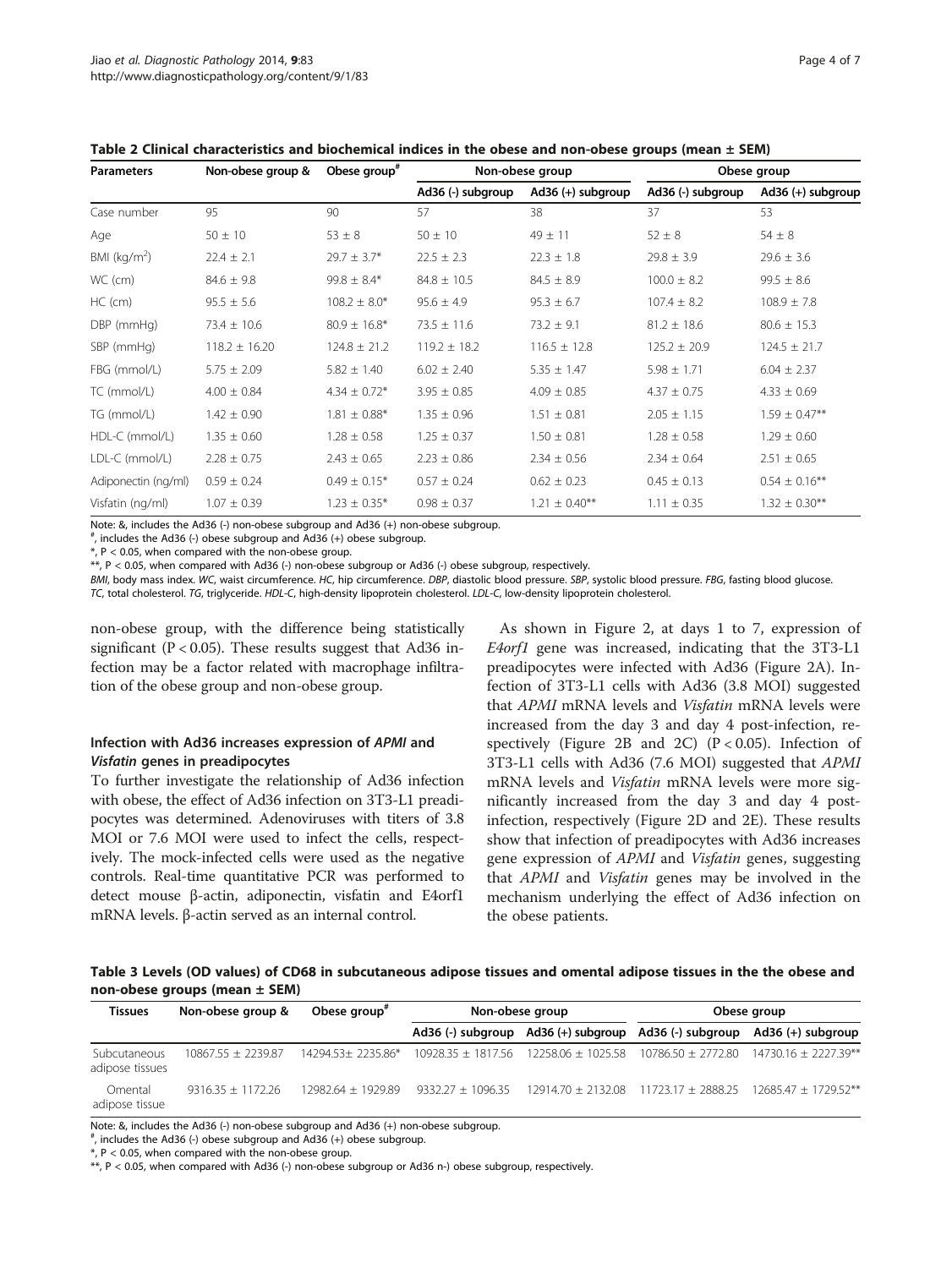<span id="page-4-0"></span>

# **Discussion**

Obesity is an important disease in some regions, such as the Xinjiang region, China. It directly and indirectly increases the likelihoods of various diseases [\[2](#page-5-0)-[4,16,17](#page-5-0)]. Thus it is of great importance to identify the related factors of obesity and to investigate the underlying mechanisms. It is found that human Ad36 increases adiposity in several animal models, including rodents and non-human primates [[18,19\]](#page-6-0). Since Ad36 is associated with human obesity, it is important to determine the relationship between its infection and obesity [\[20,21](#page-6-0)]. In this study, the relationship between Ad36 infection and obesity and the underlying mechanism of Ad36 in obesity was investigated.

Our results showed that, in the obese group, the serum levels of TG, adiponectin and visfatin were found to be significantly different between the obese individuals infected with Ad36 or not. The TG levels in Ad36-infected obese subgroup were decreased, while serum levels of adiponectin and visfatin in Ad36-infected obese subgroup were increased. The results suggest that in the obese individuals infected with Ad36, the expression of adiponectin in serum was elevated and thus TG levels were improved. Previous studies have shown that Ad-36 infection is associated with reductions in serum TC and TG both in adults and children [[14](#page-5-0)[,22](#page-6-0)]. Thus, our data in obese patients from Xinjiang region were consistent with previous reports. And, our data further confirmed that Ad36 was related with obesity, suggesting that Ad36 might be involved in the etiology of obesity.

Studies have shown that inflammation contributes to the maintenance of the obesity state and that Ad36 may maintain the obesity state by inducing inflammation [[23-25\]](#page-6-0). Adipose tissue in obese subjects is characterized by macrophage infiltration [[26\]](#page-6-0). Thus, to determine whether Ad36 induces macrophage infiltration in adipose tissue, we detected the expression of CD68 in both abdominal subcutaneous and omental adipose tissues by immunohistochemistry. The expression of CD68 is



infected with Ad36 (3.8 MOI or 7.6 MOI). The mock-infected cells were used as the negative controls. The cells were harvested at day 1, 3, 5, 7 days after infection. The total RNAs were extracted and quantitative RT-PCR was performed to determine the mRNA levels. Adenoviruses with titers of 3.8 MOI or 7.6 MOI were used to infect the cells, respectively. (A) E4orf1 expression levels in cells infected with Ad36 (3.8 MOI or 7.6 MOI); (B) APMI mRNA levels in cells infected with Ad36 of 3.8 MOI; (C) Visfatin mRNA levels in cells infected with Ad36 of 3.8 MOI; (D) APMI mRNA levels in cells infected with Ad36 of 7.6 MOI; (E) Visfatin mRNA levels in cells infected with Ad36 of 7.6 MOI.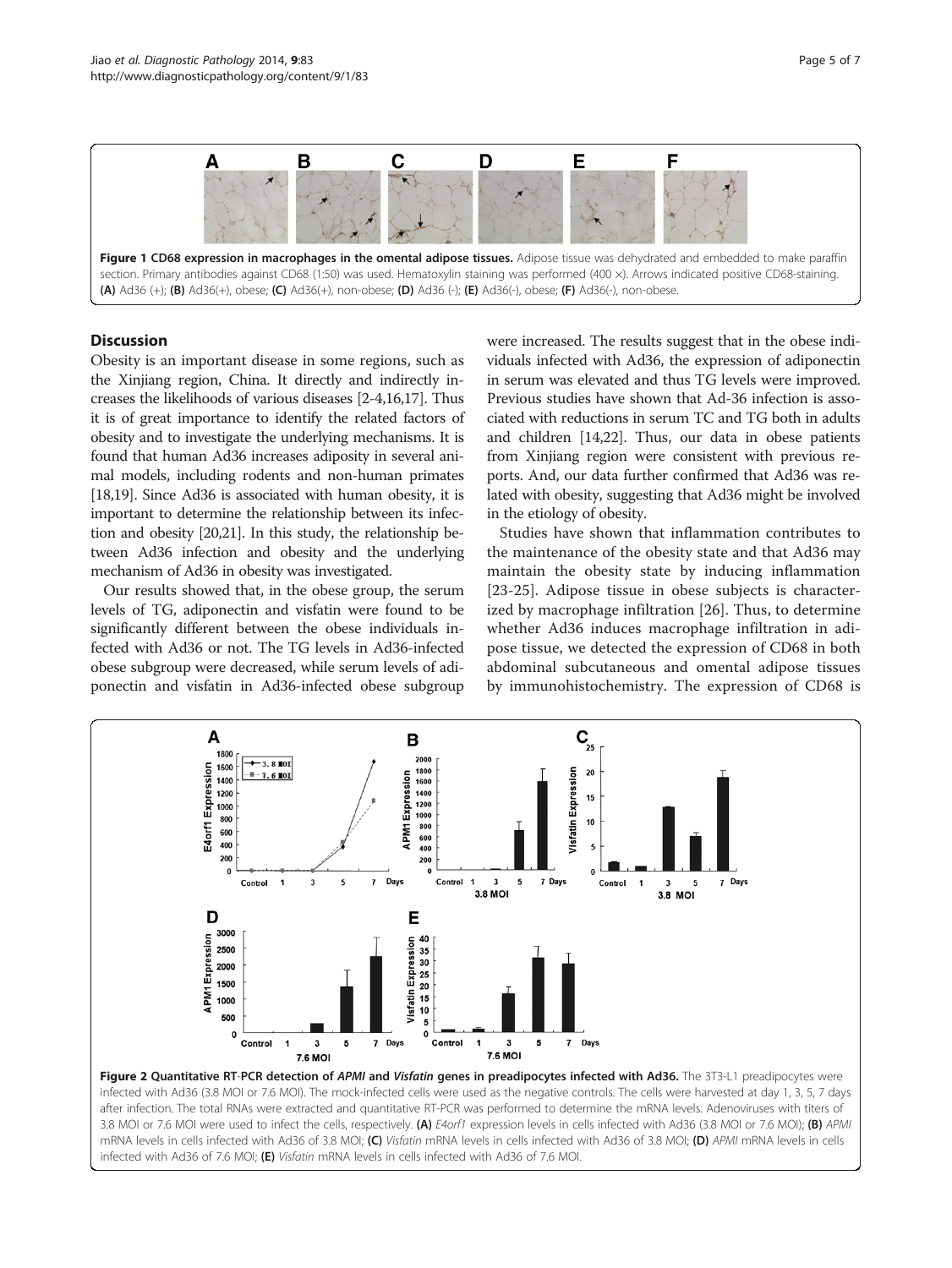<span id="page-5-0"></span>indicative of macrophage infiltration. The results showed that, in the individuals with Ad36 infection, the macrophage infiltration in the obese group was also significantly higher than that in the non-obese group in both abdominal subcutaneous and omental adipose tissues. Our results, which were consistent with previous reports, indicate that macrophage infiltration may be involved in Ad36 induced obesity.

Ad36 infection accelerates the differentiation of preadipocytes to adipocytes in 3T3-L1 cells and human preadipocytes [13[,27](#page-6-0)]. Although Ad36 E4orf1 gene is thought to be involved in the mechanism underlying virus-induced obesity, other related molecular factors are undetermined. As previously reported [5-10], adiponectin and visfatin are two important factors involved in obesity. Our results showed that serum levels of adiponectin and visfatin were significantly increased in obese patients infected with Ad36. Thus, to investigate whether adiponectin and visfatin are involved in Ad36-induced obesity, real-time PCR was performed to determine expression levels of APMI and Visfatin genes in the 3T3-L1 preadipocytes infected with Ad36. The expression of Ad-36 *E4orf1* gene was increased, indicating that the 3T3-L1 preadipocytes were infected with Ad36. Infection of 3T3-L1 cells with Ad36 suggested that APMI mRNA levels and Visfatin mRNA levels were increased from the day 3 and day 4 postinfection, respectively. These results indicate that infection of preadipocytes with Ad36 increases gene expression of APMI and Visfatin genes, and further suggest that APMI and Visfatin genes may be involved in the mechanism underlying the effect of Ad36 infection on the obese patients. The mechanisms underlying the effect of Ad36 infection will be further investigated in the future.

In summary, our data showed that Ad36 was associated with obesity of patients from Xinjiang region. And, Ad36 infection may be a factor related with macrophage infiltration in adipose tissues of the obese patients. In addition, increased levels of adiponectin and visfatin might be the mechanisms underlying the effect of Ad36 infection on obesity.

#### Competing interest

The author's declare that they have no competing interests.

#### Authors' contributions

JY and GYQ collected the specimens, carried out the biochemical studies, participated in the immunohistochemistry assay and drafted the manuscript. MXM, CX and AK carried out the quantitative RT-PCR assay. ZC, LJF and WYJ performed the ELISA assay. NN, AY and GX did the Ad36 infection experiment. JY participated in the design of the study and performed the statistical analysis. GYQ conceived of the study, and participated in its design and coordination and helped to draft the manuscript. All authors read and approved the final manuscript.

#### Acknowledgements

This work was supported by National Natural Science Foundation of China (NO. 30960363) and Doctor Research Start Fund of Xinjiang Medical University (NO. 2012-7).

#### Author details

<sup>1</sup>Department of Biochemistry and Molecular Biology, Preclinical Medicine College, Xinjiang Medical University, Urumqi 830011, P. R China. <sup>2</sup>Traditional Chinese Medical College, Xinjiang Medical University, Urumqi 830011, P. R China. <sup>3</sup> Endoscopic Branch, Xinjiang Uygur Autonomous Regional People's Hospital, Urumqi 830000, P. R China.

#### Received: 29 January 2014 Accepted: 2 April 2014 Published: 16 April 2014

#### References

- 1. Canale MP, Manca Di Villahermosa S, Martino G, Rovella V, Noce A, De Lorenzo A, Di Daniele N: Obesity-Related Metabolic Syndrome: Mechanisms of Sympathetic Overactivity. Int J Endocrinol 2013, 2013:865965.
- 2. Connor JM O, Millar SR, Buckley CM, Kearney PM, Perry IJ: The prevalence and determinants of undiagnosed and diagnosed type 2 diabetes in middle-aged irish adults. PLoS One 2013, 8:e80504.
- 3. Banerjee D, Leong WB, Arora T, Nolen M, Punamiya V, Grunstein R, Taheri S: The Potential Association between Obstructive Sleep Apnea and Diabetic Retinopathy in Severe Obesity-The Role of Hypoxemia. PLoS One 2013, 8:e79521.
- 4. Aung K, Lorenzo C, Hinojosa MA, Haffner SM: Risk of Developing Diabetes and Cardiovascular Disease in Metabolically Unhealthy Normal-Weight and Metabolically Healthy Obese Individuals. J Clin Endocrinol Metab 2013, 20:jc20132832 [Epub ahead of print].
- 5. Díez JJ, Iglesias P: The role of the novel adipocyte-derived hormone adiponectin in human disease. Eur J Endocrinol 2003, 148:293–300.
- 6. Shimomura I: Adipocytokines and life style-related disease. Rinsho Byori 2003, 51:1090–1095.
- 7. Kumada M, Kihara S, Sumitsuji S, Kawamoto T, Matsumoto S, Ouchi N, Arita Y, Okamoto Y, Shimomura I, Hiraoka H, Nakamura T, Funahashi T, Matsuzawa Y: Association of hypoadiponectinemia with coronary artery disease in men. Arterioscler Thromb Vasc Biol 2003, 23:85–89.
- 8. Fukuhara A, Matsuda M, Nishizawa M, Segawa K, Tanaka M, Kishimoto K, Matsuki Y, Murakami M, Ichisaka T, Murakami H, Watanabe E, Takagi T, Akiyoshi M, Ohtsubo T, Kihara S, Yamashita S, Makishima M, Funahashi T, Yamanaka S, Hiramatsu R, Matsuzawa Y, Shimomura I: Visfatin: a protein secreted by visceral fat that mimics the effects of insulin. Science 2005, 307:426–430.
- 9. Haider DG, Holzer G, Schaller G, Weghuber D, Widhalm K, Wagner O, Kapiotis S, Wolzt M: The adipokine visfatin is markedly elevated in obese children. J Pediatr Gastroenterol Nutr 2006, 43:548–549.
- 10. Zahorska-Markiewicz B, Olszanecka-Glinianowicz M, Janowska J, Kocełak P, Semik-Grabarczyk E, Holecki M, Dabrowski P, Skorupa A: Serum concentration of visfatin in obese women. Metabolism 2007, 56:1131–1134.
- 11. An Y, Yi S, Fitzpatrick A, Gupta V, Prak PR, Oum S, Logerfo JP: Appropriate Body Mass Index and Waist Circumference Cutoff for Overweight and Central Obesity among Adults in Cambodia. PLoS One 2013, 8:e77897.
- 12. Genoni G, Prodam F, Marolda A, Giglione E, Demarchi I, Bellone S, Bona G: Obesity and infection: two sides of one coin. Eur J Pediatr 2014, 173:25–32.
- 13. Pasarica M, Mashtalir N, McAllister EJ, Kilroy GE, Koska J, Permana P, de Courten B, Yu M, Ravussin E, Gimble JM, Dhurandhar NV: Adipogenic human adenovirus Ad-36 induces commitment, differentiation, and lipid accumulation in human adipose-derived stem cells. Stem Cells 2008, 26:969–978.
- 14. Atkinson RL, Dhurandhar NV, Allison DB, Bowen RL, Israel BA, Albu JB, Augustus AS: Human adenovirus-36 is associated with increased body weight and paradoxical reduction of serum lipids. Int J Obes (Lond) 2005, 29:281–286.
- 15. Rogers PM, Fusinski KA, Rathod MA, Loiler SA, Pasarica M, Shaw MK, Kilroy G, Sutton GM, McAllister EJ, Mashtalir N, Gimble JM, Holland TC, Dhurandhar NV: Human adenovirus Ad-36 induces adipogenesis via its E4 orf-1 gene. Int J Obes (Lond) 2008, 32:397–406.
- 16. Lee W: The CEACAM1 expression is decreased in the liver of severely obese patients with or without diabetes. Diagn Pathol 2011, 6:40.
- 17. Wang L, Cai S, Teng Z, Zhao X, Chen X, Bai X: Insulin therapy contributes to the increased risk of colorectal cancer in diabetes patients: a meta-analysis. Diagn Pathol 2013, 8:180.